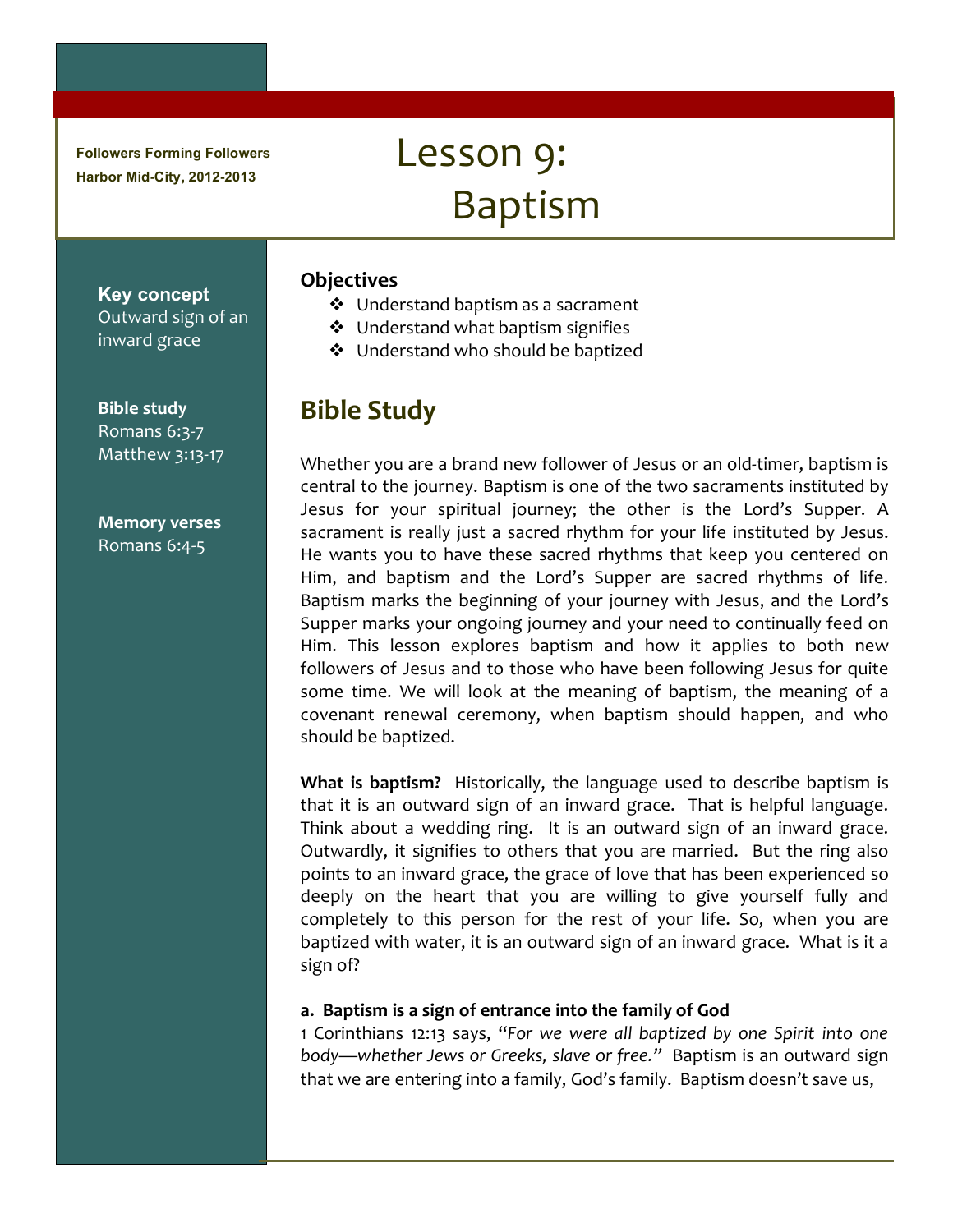Lesson 9 **Baptism** Romans  $6:3-7$ Matthew 3:13-17

#### **NOTES**

 $\frac{1}{2}$ 

but rather it is a marker that Jesus has already saved us by grace as we put our faith in Him (see Eph. 2: 8-10). When Jesus saved us, we were born again spiritually into the invisible and spiritual family of God. In baptism, we are marking the entrance into this family of God by entering into a visible family of God in the church. This is why we celebrate baptisms in the context of the church.

#### **b. Baptism is a sign that we are dead to sin**

Romans 6:3: "Or don't you know that all of us who were baptized into Christ *Jesus were baptized into his death?"* Baptism is a sign of death. It is a sign that Jesus' death is also your death. But what does that mean, given that all of us reading this are alive? How is it that Christ's death could be our death? This is addressed in verses 6-7: "For we know that our old self was *crucified with him so that the body of sin might be done away with, that we* should no longer be slaves to sin—because anyone who has died has been *freed from sin."* 

Baptism publicly proclaims to the world: I am dead to sin. I am free from sin. But how is it that we are dead to sin if we keep on sinning? While you are dead to sin's penalty (because Christ paid that penalty on the cross) and, according to Romans. 8:1, freed us from sin's condemnation), you aren't completely dead to sin's power. At least not yet. Unfortunately, until you get to heaven, your complete liberation from the power of sin won't be fully realized. The old self will still rear its ugly head from time to time. Even though, as Paul says in verse 6, the old self was crucified, the old self is shockingly resilient, and the death of the old self takes a really, really long time. Just when you think the old self is completely dead, you relapse. Relapse happens because the old self still has a little life left. Just when you think the old self that was full of fear is dead, you find yourself crippled by fear again. The old self is currently in the process of dying a slow, painful death.

But why? Why does the crucifixion of the old self, when it comes to sin's power, take so long? A preaching mentor helped me with this by sharing with me an illustration by Dr. Martyn Lloyd-Jones. Lloyd-Jones asked his church to imagine a country in which one group of people has for centuries enslaved another group of people, which is not a hypothetical for us here in America. Whenever members of the enslaved group would meet members of the oppressing group, the oppressors had the power to order them to do whatever they wanted. If the enslaved people didn't obey, then the oppressors could beat or kill them. But then, a good king took over one day, and he abolished slavery.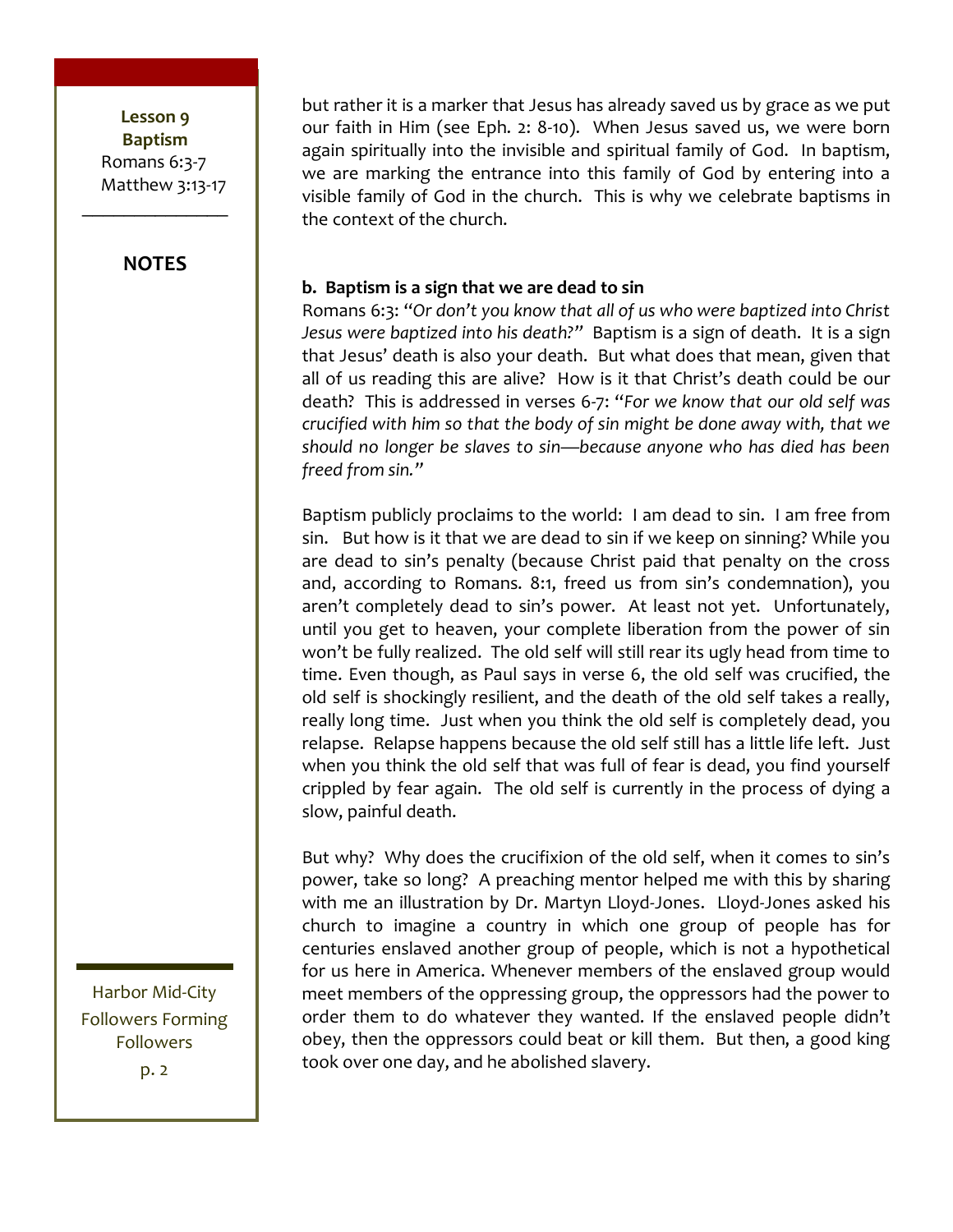Lesson 9 **Baptism!** Romans 6:3-7 Matthew 3:13-17

#### **NOTES**

 $\frac{1}{2}$ 

Lloyd-Jones asked, "Do you think that is all it takes? Do you think the oppressed group started acting like freed men and women?" In some ways they did, but, sadly, not in others. Despite changing the law and placing guards in each town, whenever members of the enslaved group saw members of the group of oppressors, they trembled and quaked with fear, even though the oppressors had no legal power to do anything to them. When the oppressing group still ordered the formerly enslaved group around, the enslaved group still obeyed their orders.

When they were they still acting like slaves even though their status had changed, they were acting in their old self. They hadn't grasped or realized the full extent of their freedom. This illustration helps us see that the power of sin isn't just felt in sins that you commit, but sometimes the power of sin is felt in sins that others commit that are inflicted upon you. The old self is a product of not just your own sin, but the way others have sinned against you. And so baptism is a bold and powerful declaration of freedom. It says to the world that the old me is dead and dying and will one day gasp its last breath. Yes, vestiges of the old me remain, but there is a new self being formed right in the midst of the old.

#### **c. Baptism is a sign of a new self**

Baptism isn't just a sign of death; it is also a sign of life, new life in Christ. This new life in Christ, this inward grace, creates a new self. Look at Romans 6:4: "We were therefore buried with him through baptism into death in order that, just as Christ was raised from the dead through the glory of the Father, we too may live a new life." Baptism is a sign that a new self is being formed—a kinder, more loving, more faithful, more obedient, more beautiful you. This isn't just about the after-life; this is about a new you forming here and now. Verse 5 says: "If we have been united with him like this in his death [if baptism is a sign of death], we will certainly also be *united with him in his resurrection."* Baptism is a sign of resurrection, of new life bursting forth out of the old. We go down under the water and emerge out of it anew. If we're united with Him in death, then we're also united with Him in His resurrection. His resurrection becomes our resurrection.

If you are united with Jesus in this way, then whatever is true of Christ in His baptism is true of you and your baptism. You are inextricably bound up with Christ, and you can't be separated. You are united to Christ; you become one with Him. Your past, no matter how bad, doesn't own you or define you because Jesus was willing to identify with your past and to redeem it. Conversely, His past, His successful life, becomes your past.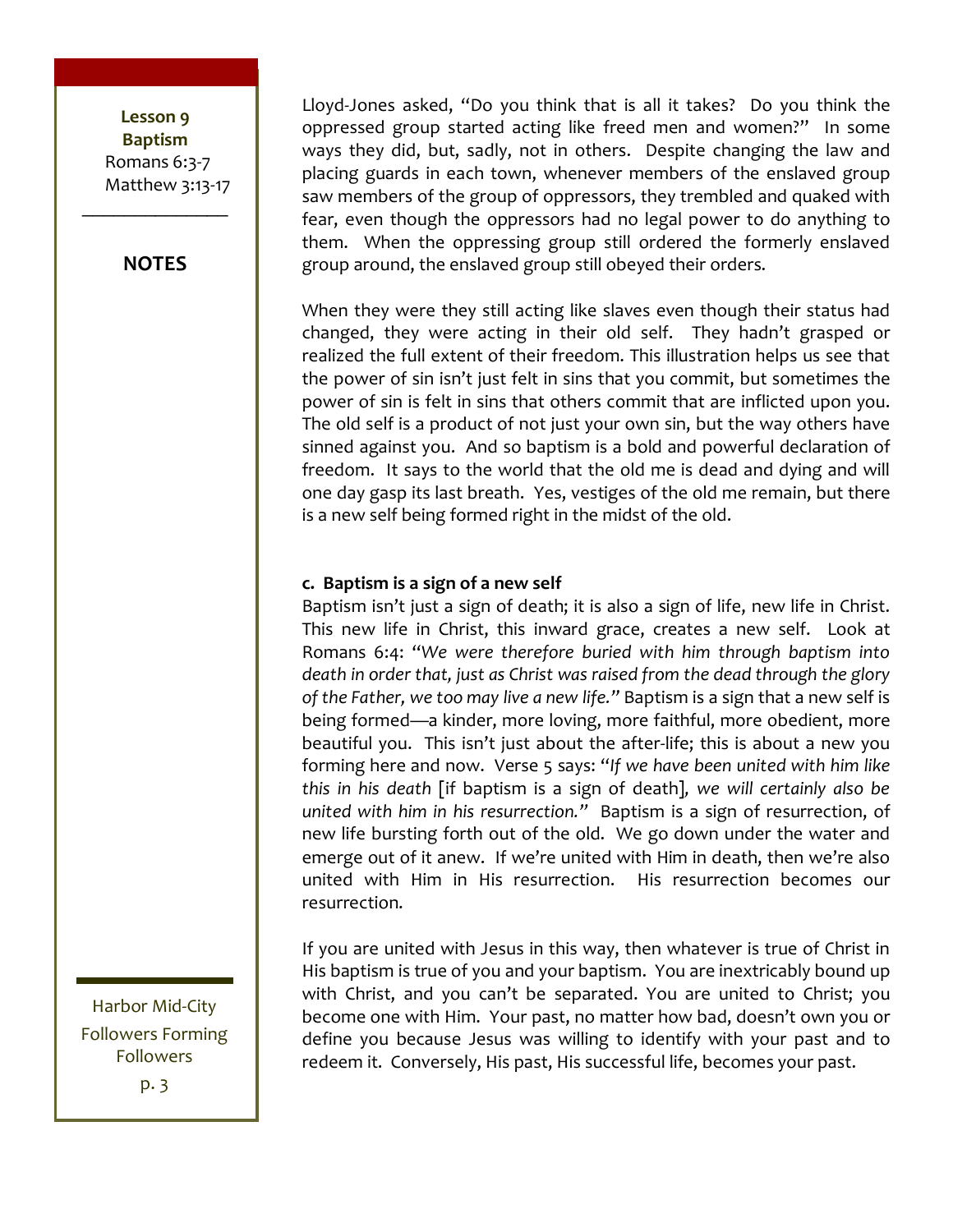#### Lesson 9 **Baptism!** Romans 6:3-7 Matthew 3:13-17

#### **NOTES**

 $\frac{1}{2}$ 

*"Then Jesus came from Galilee to the Jordan to be baptized by John. But* John tried to deter him, saying, 'I need to be baptized by you, and do you *come to me?' Jesus replied, 'Let it be so now; it is proper for us to do this to* fulfill all righteousness.' Then John consented" (Math. 3:13-15).

"As soon as Jesus was baptized, he went up out of the water. At that moment heaven was opened, and he saw the Spirit of God descending like a *dove and lighting on him. And a voice from heaven said, 'This is my Son, whom I love; with him I am well pleased'" (v. 16-17).* 

When Jesus is baptized, the heavens open and a booming voice shakes all of creation and says, "This is my Son, whom I love; with Him I am well pleased." If you are united to Christ, if you have put your faith in Jesus, what is true of Jesus in His baptism is true of you. God the Father loves you. He is wild about you. He is your daddy, and He is well pleased with you. And nothing can alter His love for you. He will always and forever be well pleased with you. Romans 8:38-39 says, "Neither death nor life, neither angels nor demons, neither the present nor the future, nor any powers, neither height nor depth, nor anything else in all creation, will be able to separate us from the love of God that is in Christ Jesus our Lord."

The text of Jesus' baptism in Matthew  $3$  is like going home for me. It marks one of the most significant moments in my spiritual journey—a moment when God's love really sank in and began to change me.

I was playing football at the University of Virginia. It was my senior season and we were playing Auburn. For a boy who grew up in Montgomery, Alabama, as a University of Alabama fan, this was a dream. As a kid, I had played against Auburn every day in my backyard. And in those games, I would always make the game-winning catch, dragging one toe in the corner of the end zone as time ran out for the winning touchdown. Now, I was actually playing against my hated foe, the Auburn Tigers, in Charlottesville on my home turf. It was the first game of the season, and it was being broadcast on a Thursday night on ESPN to a national audience.

During the game, my big moment came, but I didn't end up being a hero. I was playing safety, and I was beaten deep. The moment that I had dreamed of all my life ended up playing out radically different in reality.

After I got cussed out by my coach, I sat on the bench, alone. The most alone I'd ever felt. And then came one of the spiritually defining moments of my life. A voice said, "This is my Son, whom I love; with him, with #49, I am well pleased."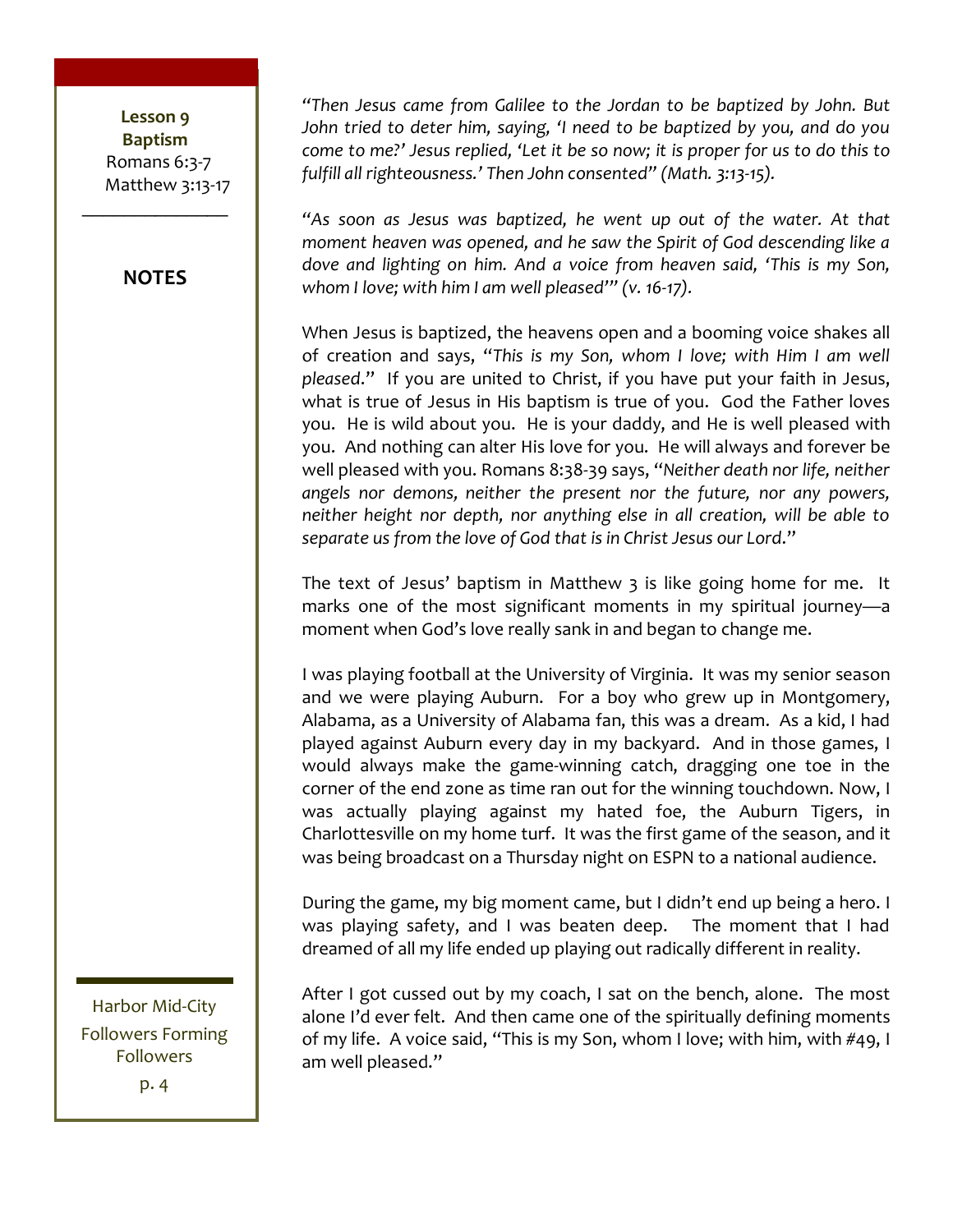#### Lesson 9 **Baptism** Romans 6:3-7 Matthew 3:13-17

**NOTES**

 $\frac{1}{2}$ 

One thing was for sure—this wasn't the voice of a UVA fan. I looked up and said, "But Father, didn't you see what I just did." And the voice again, "Precisely, this is the moment I have been waiting for to reveal my love to you. Only now can you see that my love has nothing to do with your performance. I love you because you're my son, not for what you can do for me, or for the ways that the world is or is not impressed with you. Now, my son, go play in light of this love." And I was set free. I knew that I was loved, no matter what. I could now go enjoy the game of football and life properly because I had a deeper and more full delight: God Himself. His love had changed me; I had found such an enjoyment in Him that the other pleasures that I thought were necessities, like football, academic success, or a career, all paled in light of this deeper joy of being loved as a son.

On a Thursday night in Charlottesville, the love of God came home to roost in my heart. God was no longer my boss who only loved me when I increased His bottom line (as if I really could), but He was a Father who delighted in me. I was His beloved son. Have I forgotten this since then? Yes, I forget all the time. I start living like God is my boss and I am His employee, and I jump back into performance mode. But baptism reminds me of a different reality. God isn't my boss. He is my Father. That is why it is so critical for all of us to be "improving our baptism" on a daily and weekly basis (see the Westminster Larger Catechism, Question 167).

Improving our baptism doesn't mean that we get baptized again, but rather we remember it and rejoice in this amazing reality that we're united to Christ in His death and resurrection. Each week as we worship together in church we are improving our baptism by celebrating and giving thanks that our sin has been washed away. And as we watch baptisms, we should give thanks for our own baptism and the gift of new life that has been given to us. Another way to improve your baptism is through a covenant renewal ceremony.

**What is a covenant renewal ceremony?** Covenant renewal ceremonies in the Bible are set up to allow God's people to reaffirm or renew their vows to follow Jesus and live as the people of God (see Nehemiah 8-9). A covenant renewal ceremony looks and feels much like a baptism. Individuals going through a covenant renewal ceremony will share their story of how God drew them to Himself (or brought them back home). They will then renew their baptismal vows. Finally, to help them "improve upon their baptism," water will be used. But, rather than going through a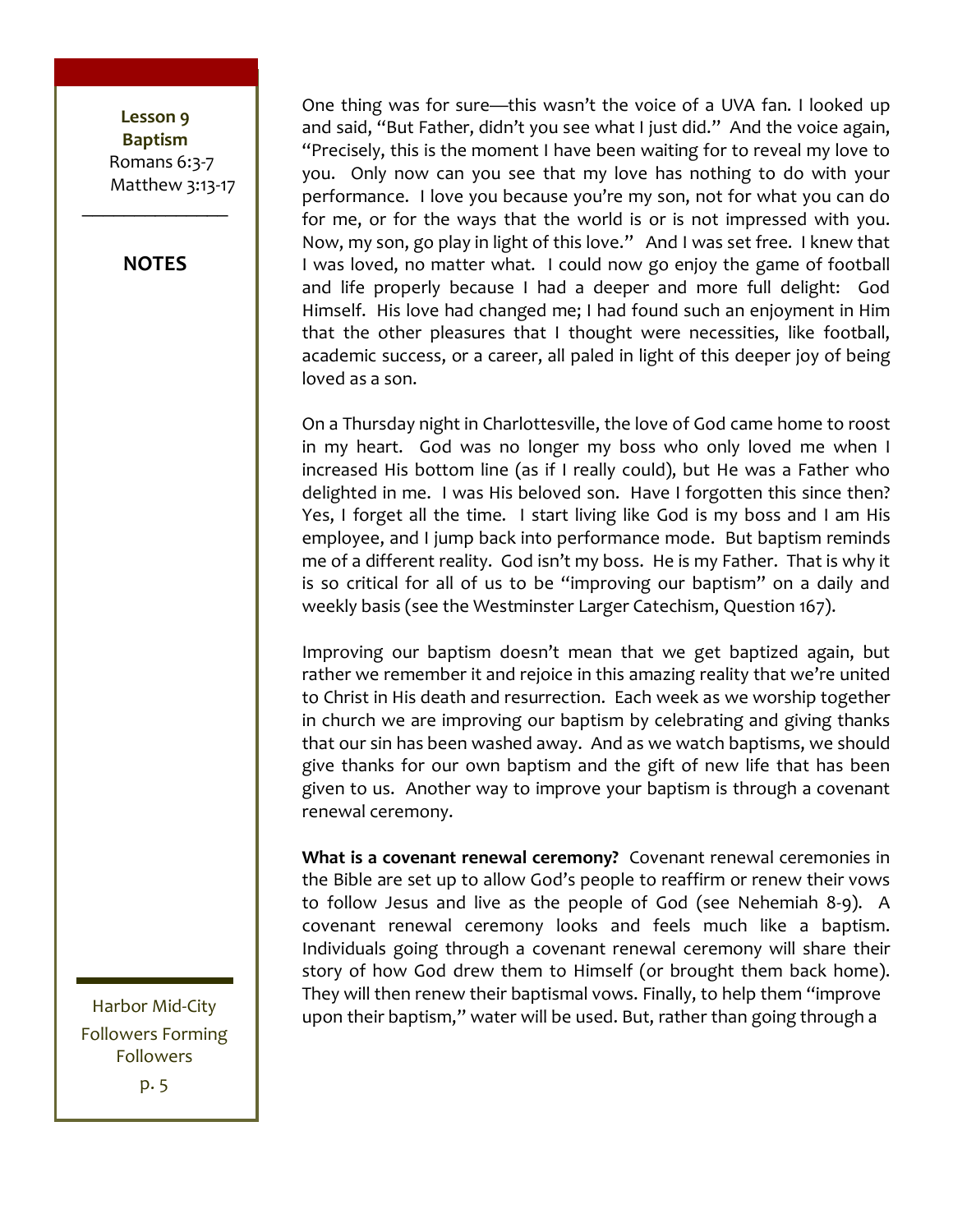#### Lesson 9 **Baptism** Romans  $6:3-7$ Matthew 3:13-17

 $\frac{1}{2}$ 

#### **NOTES**

second baptism, the recipients will be challenged to *remember* the love of God the Father that brought them back to Him, to rejoice in the grace of Jesus that empowered them to come home, and to receive the fellowship of the Holy Spirit that has been guiding them back into the family of God.

There are two groups of people who should go through a covenant renewal ceremony. First, if you were baptized as an infant and just recently trusted Jesus as an adult, then you should go through a covenant renewal ceremony. Second, if you have already been baptized but have intentionally and willfully withdrawn from Jesus (and/or the church) for an extended period (years) and are now renewing your commitment to follow Jesus, then you should go through a covenant renewal ceremony.

#### Who should be baptized?

#### **a.!!Those!who!have!trusted!Jesus**

The Bible is really clear on this. Baptism isn't optional. If you have trusted Jesus, you should be baptized at some point. If you have never been baptized, then make it happen, not so that you will be saved (remember, Jesus has already done that), but out of obedience and, also, to simply receive the blessing of baptism.

For those of you who are new followers of Jesus, don't wait to get baptized. Many often wrongly think that they need to get cleaned up or they need to know more of the Bible before they are ready. However, the consistent pattern in the Bible is to be baptized immediately when you trust Jesus because baptism marks the beginning of your journey (see Acts) 2:41; Acts 8: 12-13 and 35-38; Acts 16: 25-34).

#### **b.!!Infants!of!those!who!have!trusted!Jesus**

At Harbor Mid-City we encourage infant baptism because we believe it is biblical. If you are interested in why, see the addendum to this lesson. We do, however, recognize that many faithful followers of Jesus read the Bible differently on this issue. In fact, we believe this is a great opportunity for us to demonstrate to the world how the Holy Spirit can unify us even when there is a diversity of belief and practice. As such, we celebrate the reality that we have many faithful followers of Jesus on both sides of this issue in our church. Either way, we are committed to helping you raise up your children to follow Jesus and will provide a path for baptism in either case.

#### **c.!!Children!who!weren't!baptized!as!infants!and!have!been!through!our! Communicants!class**

Our Communicants class will provide an opportunity for children who have not been baptized to begin to understand baptism and then to receive baptism in the church if they so desire.